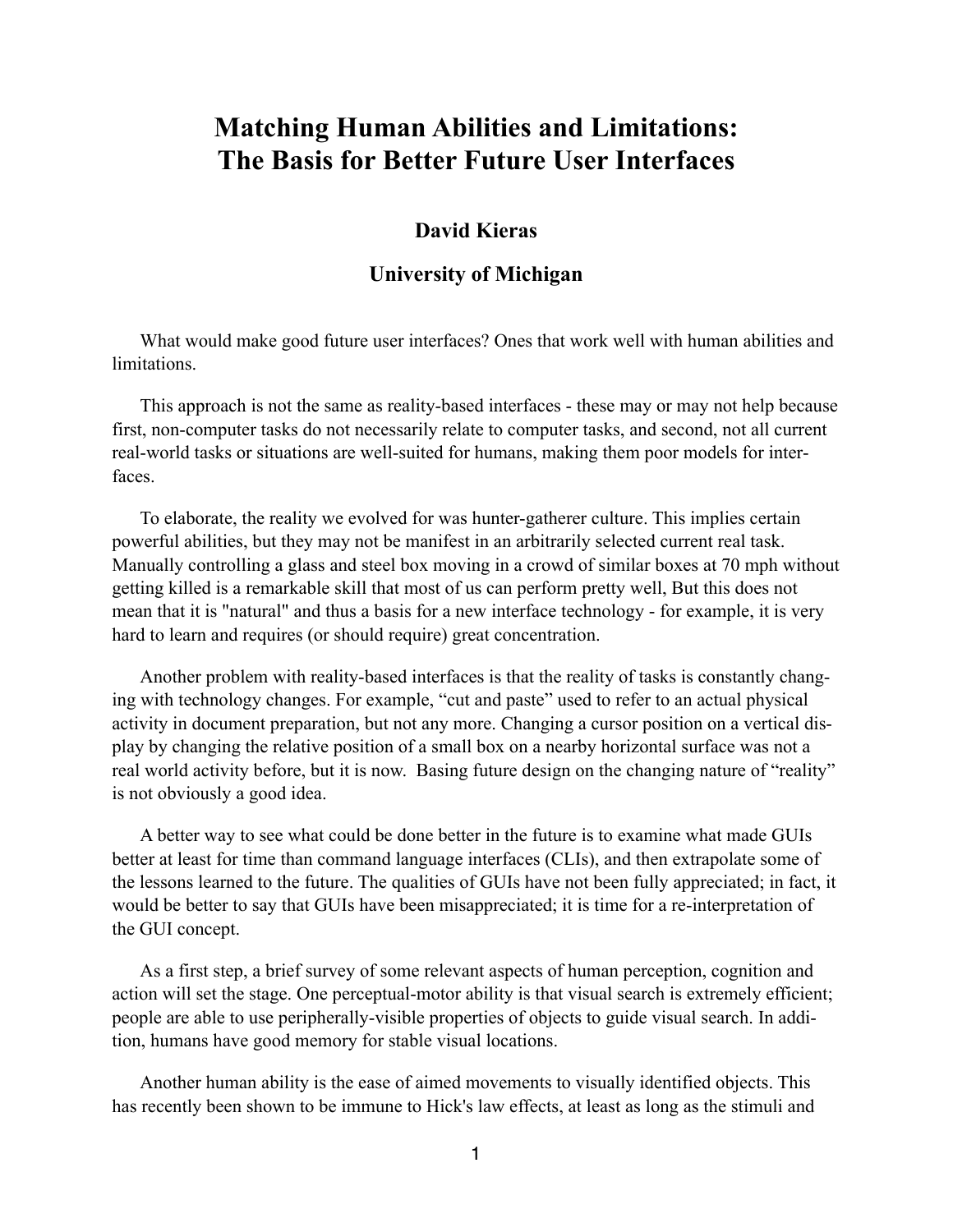responses are spatially compatible. But even keystrokes are heavily influenced by spatial compatibility factors; classic research shows that in a simple choice reaction task using a row of response buttons, the human first identifies what response to make, then determines where to make it; then the keystroke is made.

Another set of perceptual abilities is the omnidirectionality, parallelizability, and spatiality of the auditory channel. Localized sound can be used to designate spatial locations, but the auditory system does not require a particular orientation to perceive a sound. Sound can be responded to simultaneously with other channels. However, perception of external speech can be interfered with by simultaneous or subvocalized speech and vice-versa.

A familar aspect of human memory often cited in the interface area is that people can recognize information better than they can recall it.

People have several forms of working memory; the best explored is verbal working memory, which is usually represented in speech-based forms. A little-appreciated problem with speechbased interfaces is that speech input or speech production interferes with the use of verbal working memory.

A frequently overlooked, but well-documented form of working memory is task working memory: people have an extremely large and reliable working memory for information in tasks in which they are highly skilled. This means that systems and interfaces in complex task domain have rather different memory support requirements depending on the skill of the user.

A final area concerns human ability to acquire procedural knowledge. Humans have a powerful ability to easily learn procedures as long as they are simple and consistent, and these aspects of learnability can be quantified in terms of procedural knowledge representations. These results lead to a direct characterization of interface consistency: Interfaces that have consistent procedures can be learned much more easily because the learner can simply re-use the shared procedural knowledge. This is the classic common elements theory of transfer of learning in modern theoretical garb.

However, it is known that transfer from previous skills can be weak unless the common elements are quite similar. A common result is that transfer of training fails to appear in many educational contexts - e.g. learning Latin will not help you learn arithmetic. This argues that expecting skills to be transportable from one domain to another is dubious, especially if the relationship is not obvious to the learner.

In spite of this limitation, people can do a good job of learning how to use an unfamiliar system if their knowledge of the system (or "mental model") supports inferring the needed procedures - which is possible only if the interface has a non-arbitrary relationship to the system structure or knowledge domain. For example, we can usually figure out how to operate an unfamiliar digital clock because such devices have similar mechanisms and shared economic constraints on the technology cause them to have controls and displays that interface to these mechanisms in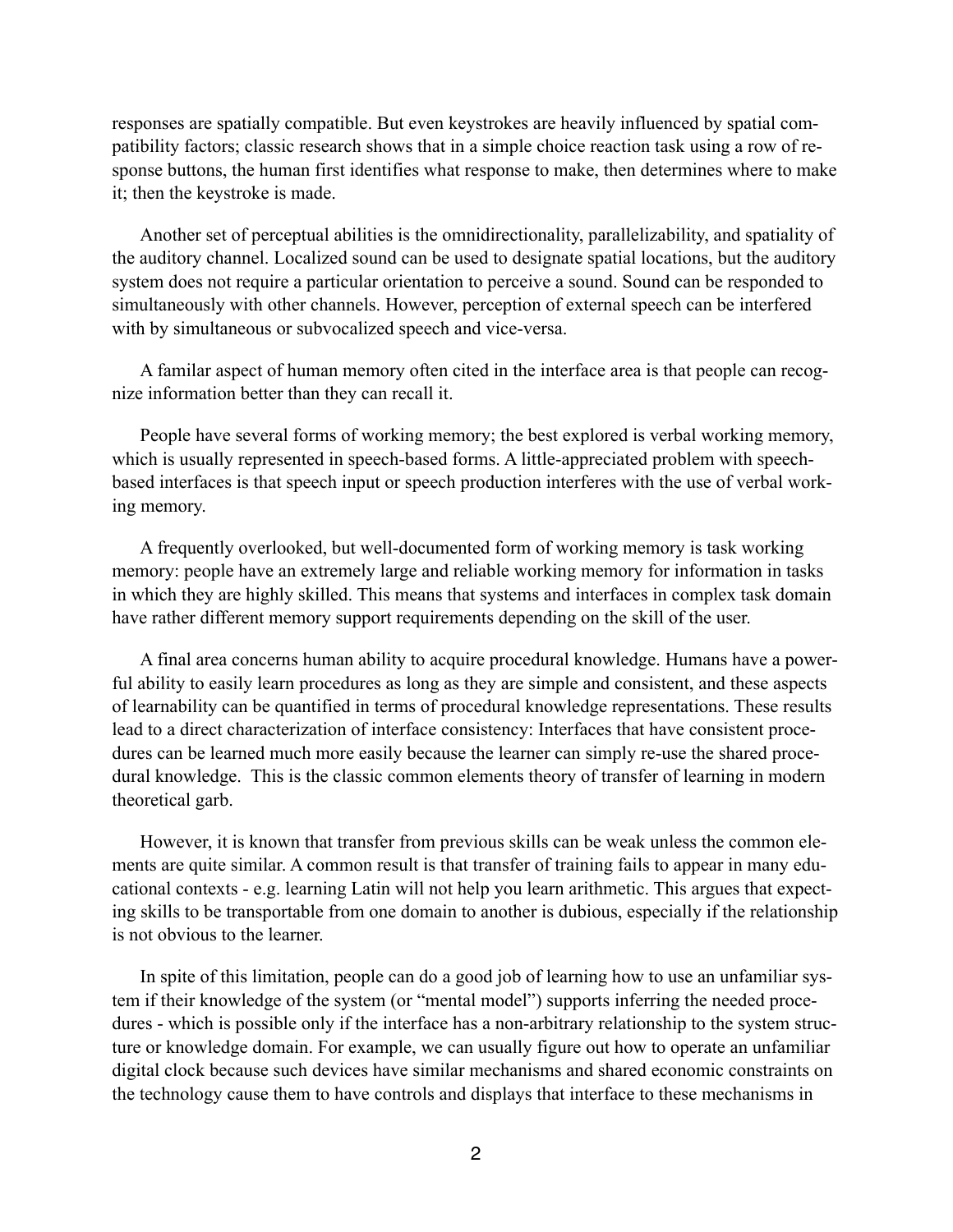certain typical ways. At the other extreme, we can usually figure out how to navigate through menus or web pages based on meaning of the words present in the interface and our knowledge of the domain.

The good and bad points of current GUI methodology in these terms can now be briefly presented. First, the good points are:

1. The visual presentation and point-and-click actions on visible objects takes advantage of the great ease and efficiency of human perceptual-motor abilities.

2. Heavy reliance on superior recognition memory.

3. Conventions leading to stable spatial positions of commonly accessed objects, eliminating the need for visual search.

4. Conventions leading to a standard set of menu items for common actions across applications, based on common functions and features, greatly reducing the amount of procedural knowledge to be learned. In contrast, CLIs in practice are inconsistent across applications.

5. Pressure to use a small, simple set of procedures since the interface operations are so limited at the perceptual-motor level, consisting only of various combination of mouse points and button/keystroke operations. Although some GUIs have managed to be otherwise, in general this pressure has resulted in simple and consistent procedures for picking commands or options once the correct display is present. In contrast, CLIs typically display little or no such consistency; each command and its options are typically a special case.

6. Using words and graphical presentations often directly related to the task domain.

The bad aspects of current GUIs in these terms are:

1. An inadequate use of visual guidance in icon search. It is difficult to find objects whose locations are not already known. Most serious is that overall color coding is rendered almost useless by the tendency to use detailed multicolored icons.

2. Serious under-utilization of the auditory channel. Except for an occasional "beep", the auditory channel of almost all computer systems is not used to facilitate task performance.

3. Under-use of speech I/O. Despite repeated attempts, perhaps this is due to incompatibility with verbal working memory or other speech activity.

4.. Extreme featuritis of many current GUI applications. This means that the basic procedural simplicity of the GUI is obscured by arbitrary and difficult-to-learn menu